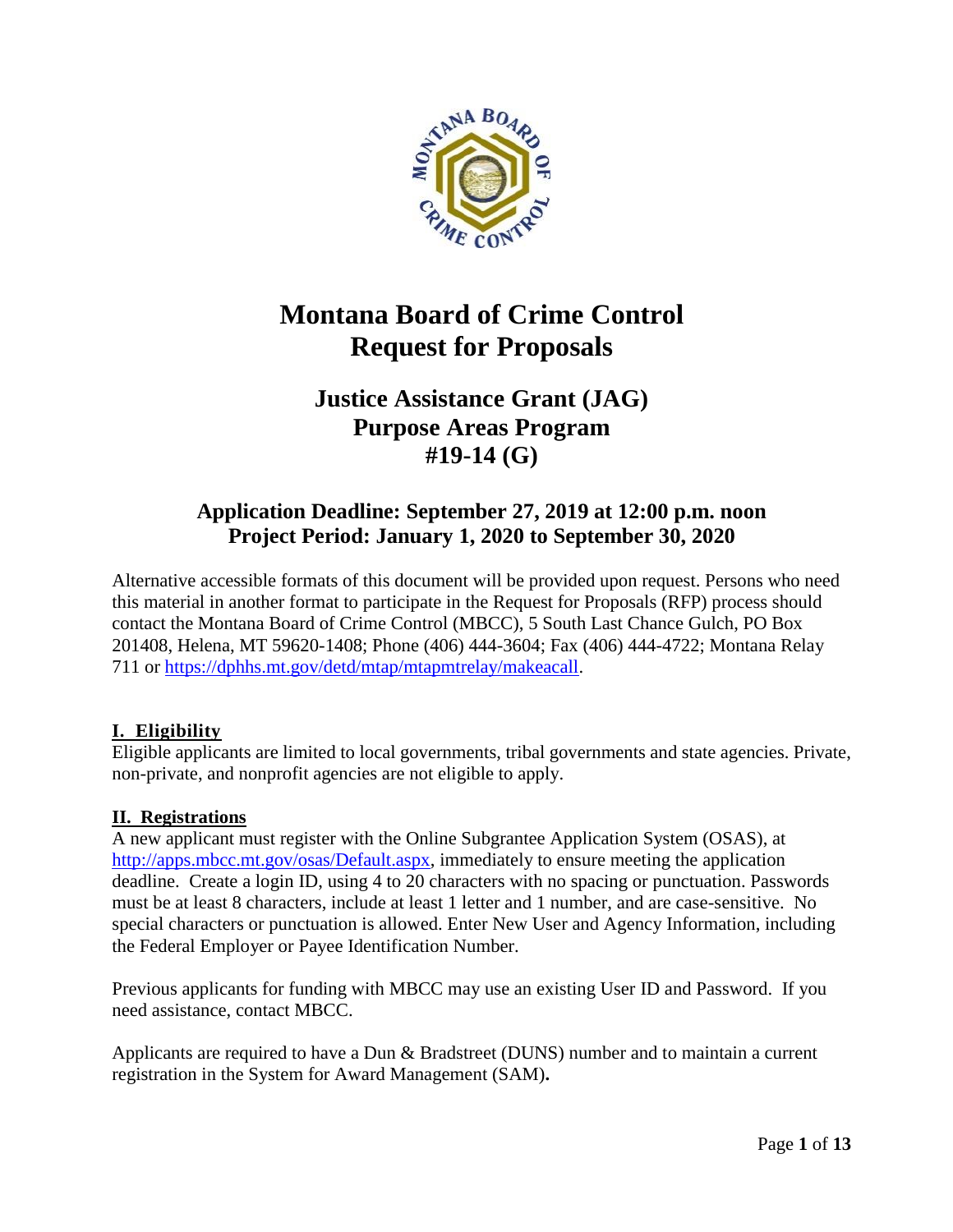• To obtain a DUNS number online, go to<http://www.dnb.com/get-a-duns-number.html> or call the Dun & Bradstreet hotline at 1-800-526-9018. The DUNS number is required as part of the registration with SAM. To register with SAM, go to <https://www.sam.gov/SAM/>. (Note: You may need to cut and paste this SAM web address into the address bar of your browser to access the Sam website.)

## **III. Deadline**

Applications must be submitted online, on or before **September 27, 2019 at 12:00 p.m. noon.**  Applications will be submitted in the OSAS under the registered applicant. To mitigate any potential submission difficulties, MBCC strongly urges application submission 72 hours prior to the deadline.

| <b>Schedule of Events</b>                                                                    |                                       |  |  |
|----------------------------------------------------------------------------------------------|---------------------------------------|--|--|
| <b>RFP</b> Issue Date                                                                        | August 16, 2019                       |  |  |
| Deadline for Receipt of Written Questions                                                    | September 20, 2019                    |  |  |
| Responses to questions will be posted on the MBCC website within 7 calendar days of receipt, |                                       |  |  |
| through the last Friday before the RFP is closed.                                            |                                       |  |  |
| <b>Application Submission Deadline</b>                                                       | September 27, 2019 at 12:00 p.m. noon |  |  |
| <b>Staff and Committee Review</b>                                                            | September – October, 2019             |  |  |
| <b>Application Review Committee (ARC)</b>                                                    | October or November 2019 (date TBD)   |  |  |
| Board of Crime Control Approval                                                              | December 12, 2019                     |  |  |
| Project Start Date                                                                           | January 1, 2020                       |  |  |
| Project End Date                                                                             | September 30, 2020                    |  |  |

#### *Late applications will not be reviewed.*

For applicants without internet access, who cannot apply electronically through the OSAS, contact MBCC at (406) 444-3604 or [mbcc@mt.gov](mailto:mbcc@mt.gov) (listing "RFP # 09-14, Submission Assistance" as the email subject) for approval and submission instructions.

## **IV. Program-Specific Information**

## **Overview and Purpose Area(s)**

The Montana Board of Crime Control (MBCC) is soliciting competitive proposals for Justice Assistance Grant (JAG) – Purpose Areas programs to be funded by the U.S. Department of Justice, Office of Justice Programs, Bureau of Justice Assistance.

Approximately **\$50,660.00** will be available for programs starting in fiscal year 2020 and ending in fiscal year 2021, depending upon the availability of federal funds.

The application process is competitive. Previous funding does not guarantee an award during this funding cycle.

Due to a limited amount of funds available, **funding of personnel is unallowable** under this RFP.

## **Note: Because federal funds are not always available immediately following the award date, applicants should prepare for this contingency.**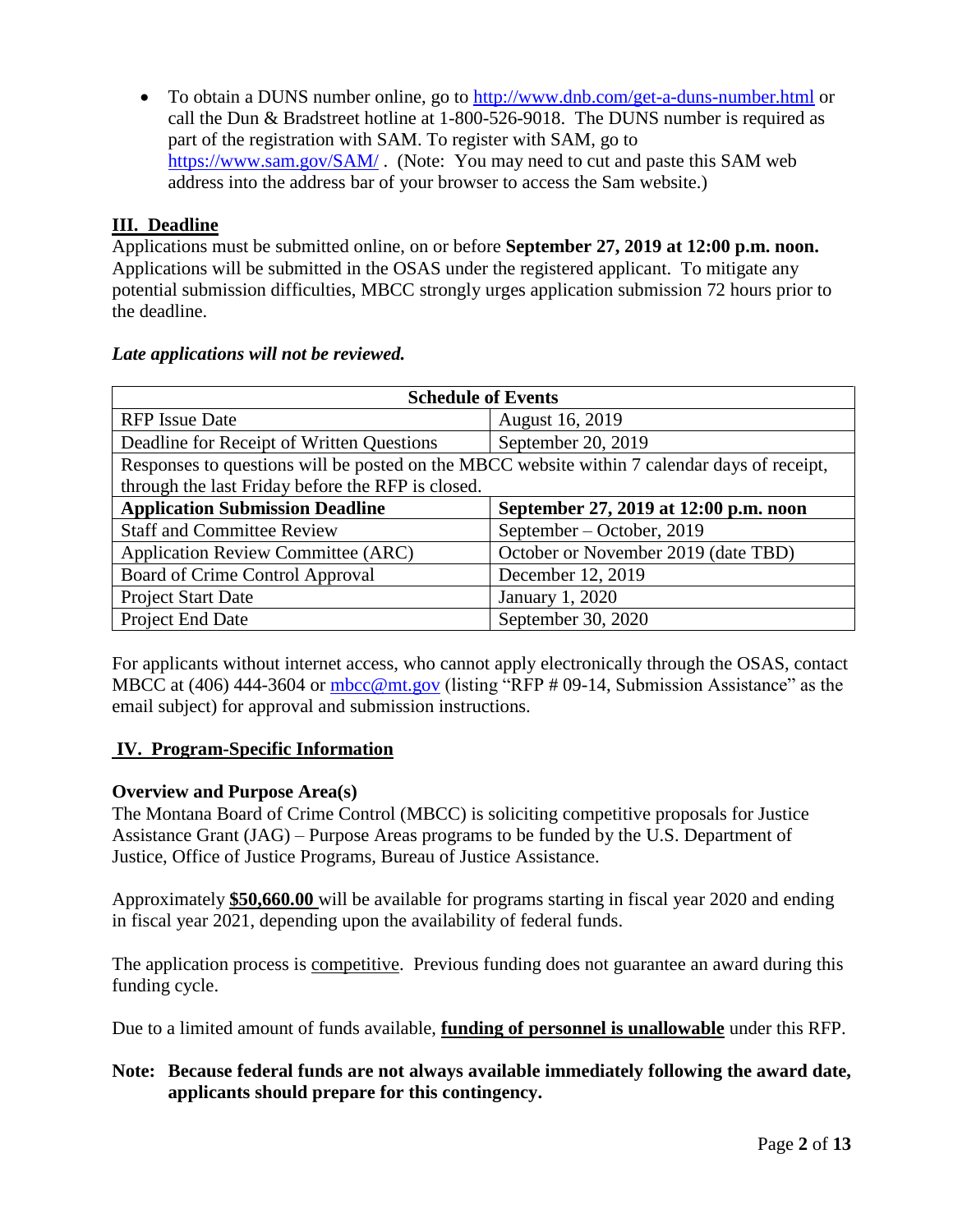## **Priority Projects**

JAG funds may be used for state, local or tribal initiatives that will improve or enhance the following three JAG purpose areas:

- 1. Law Enforcement Programs;
- 2. Prevention and Education Programs; and
- 3. Drug Treatment and Enforcement Programs.

## **No JAG funds may be expended outside of the three identified JAG purpose areas.**

## **Collaboration**

Applicants that demonstrate a collaborative approach in program development and execution **may** be given priority for funding, depending upon the scope of other program applicants and the MBCC's discretion. Involvement by participating agencies *must* be documented through current Memorandum of Understandings (MOUs) and/or Letters of Support (LOS) from active organizations, including specific contributions to be made.

## **Project Period**

The project period begins January 1, 2020 and concludes September 30, 2020. Funds may not be expended or obligated prior to January 1, 2020.

#### **Cash or In-Kind Match**

This Justice Assistance Grant Program does not require a match.

## **Grant Funding Distribution**

All grant funds are provided to subgrantees on a reimbursement basis, with proof of expenses incurred.

## **Unallowable and Allowable use of JAG Funds**

Unallowable Costs: JAG funds may not be used (directly or indirectly) for security enhancements or equipment for any nongovernmental entity that is not engaged in criminal justice or public safety. Additionally, JAG funds may not be used (directly or indirectly) to pay for any of the following items:

- Personnel
- Purchase of vehicles (excluding police vehicles);
- Vessels (excluding police boats);
- Aircraft (excluding police helicopters);
- Luxury items;
- Real Estate
- Construction projects (other than penal or correctional institutions);
- Any similar items.

For other unallowable costs refer to<http://ojp.gov/financialguide/DOJ/index.htm> . Under *Top 10 Topics* select '*3. Unallowable Costs'.*

Generally Allowable Costs:

• Travel costs - Mileage, per diem, and lodging cannot exceed state rates. Refer to <http://mom.mt.gov/default.mcpx> to access the Montana Operations Manual. Once inside the manual, click Travel.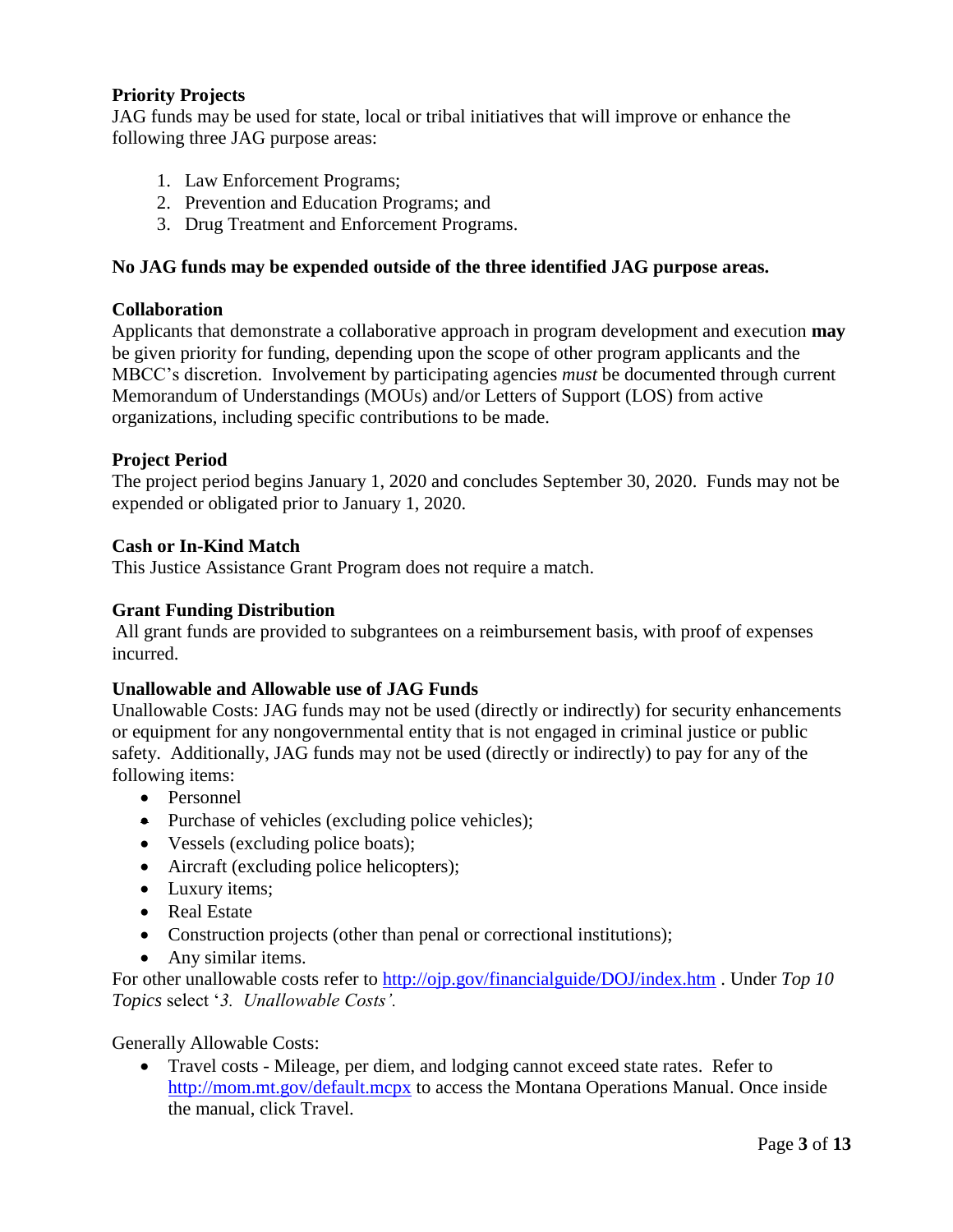For other allowable costs, refer to<http://ojp.gov/financialguide/DOJ/index.htm> . Under *Top 10 Topics* select '2*. Allowable Costs'.*

For specific information regarding allowable or unallowable costs, refer also to the [Uniform](https://www.ecfr.gov/cgi-bin/retrieveECFR?gp=&SID=870db2718d81511f58f280c0fdc0957d&n=pt2.1.200&r=PART&ty=HTML#sp2.1.200.e)  [Guidance found in 2 C.F.R. 200.](https://www.ecfr.gov/cgi-bin/retrieveECFR?gp=&SID=870db2718d81511f58f280c0fdc0957d&n=pt2.1.200&r=PART&ty=HTML#sp2.1.200.e) For Montana-specific regulations, refer to the [Montana](http://mom.mt.gov/default.mcpx)  [Operations Manual.](http://mom.mt.gov/default.mcpx)

## **V. Application**

## **Requirements**

Applications and all components must be submitted based upon a **nine** (**9)-month project period** and *must* include the following:

#### **Section 1: Face Page**

The Face Page is automatically generated in the application system and identifies the applicant agency, project director who must be an employee of the applicant agency, project title, project duration, and total number of months of federal support for any previous project.

#### **Section 2: Project Budget**

The Project Budget form categorizes requests for Personnel, Contracted Services, Travel and Per Diem, Equipment, and Operating Expenses. Budget requests must be (1) complete, allowable, and cost-effective in relation to the proposed activities; and (2) directly relate to the development, implementation, or operation of the specific project.

#### **Supplanting**

Funds must be used to supplement existing funds for program activities and cannot replace, or supplant, nonfederal funds that have been appropriated for the same purpose.

## • **Federal Indirect Cost Rate Agreement**

Indirect costs must be requested in accordance with [Uniform Guidance found in 2 C.F.R.](https://www.ecfr.gov/cgi-bin/retrieveECFR?gp=&SID=37ae60df1287ff17af758ce4b07abced&mc=true&n=pt2.1.200&r=PART&ty=HTML#se2.1.200_157)  [Part 200.](https://www.ecfr.gov/cgi-bin/retrieveECFR?gp=&SID=37ae60df1287ff17af758ce4b07abced&mc=true&n=pt2.1.200&r=PART&ty=HTML#se2.1.200_157) Applicants using a Federally Approved Indirect Cost Rate plan or negotiated indirect cost rate plan, *must* upload a copy of the document. If no document is provided, indirect costs requests will not be considered. Refer to [Indirect Costs](http://mbcc.mt.gov/Portals/130/Funding/Forms/Financial/Indirect%20Costs.pdf?ver=2018-12-04-084240-297) for additional information.

#### **Section 3: Budget Narrative**

The Budget Narrative must:

- explain and justify all budget items by category;
- demonstrate all costs are reasonable;
- explain the relationship between budgeted items and project activities;
- show detailed cost calculations to demonstrate how the applicant arrived at the total amount requested.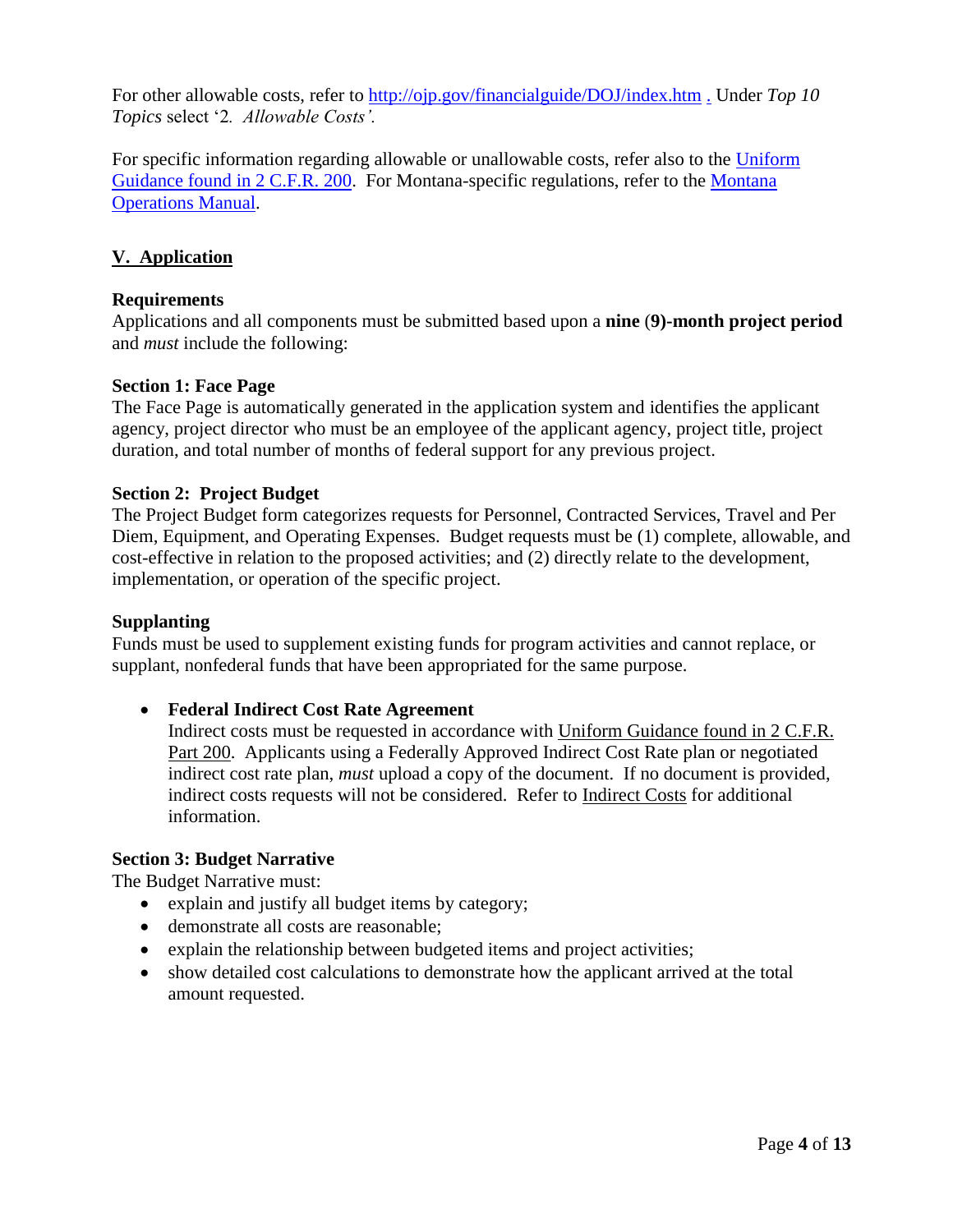## **Section 4: Project Narrative**

The Project Narrative includes a detailed description of the purpose, needs, goal(s), objectives, implementation, evaluation, collaboration, and sustainability plans for the proposed project. The Project Narrative must be written in a 12-point font, double-spaced, and kept to a maximum of 24 pages. Material required under the Budget Narrative, Executive Summary, and Other Required Documents sections will not count toward the Project Narrative page count.

The Project Narrative *must* contain the following elements:

*● Executive Summary*

Summarize the purpose of the planned project, stating the problem or need. Identify activities and outcomes to be achieved. Explain how the proposed project addresses the purpose area(s) identified. This section should be limited to four (4), double-spaced pages.

#### *● Needs Statement*

Identify the problem(s) to be addressed and validate the need for the proposed program and services. Include current regional or community and statewide data that is less than 5 years old to justify the grant request. The date range of the data must be identified.

#### *● Goal(s)*

Provide a broad statement that conveys the intent to change, reduce, or eliminate the described problem. Outline the specific goal(s) of the proposed project. The goal(s) must be clearly defined, dynamic, realistic, and attainable and should adhere to the purpose area(s).

#### *● Objectives*

Identify the specific milestones aimed at achieving the proposed project goal(s). Objectives should be directly related to the goal(s). Objectives *must*:

- Start with the word 'To' and an action verb (for example: to provide, to establish);
- State the date when the milestone will be reached; and
- Be specific, measurable, achievable, realistic, and time-bound.

A minimum of three (3) and a maximum of five (5) objectives are required.

#### *● Implementation Plan*

Include a complete Implementation Plan with objectives, specific action steps, responsible person(s), timelines, resources needed, and projected costs. **Refer to Implementation Plan Example chart below.**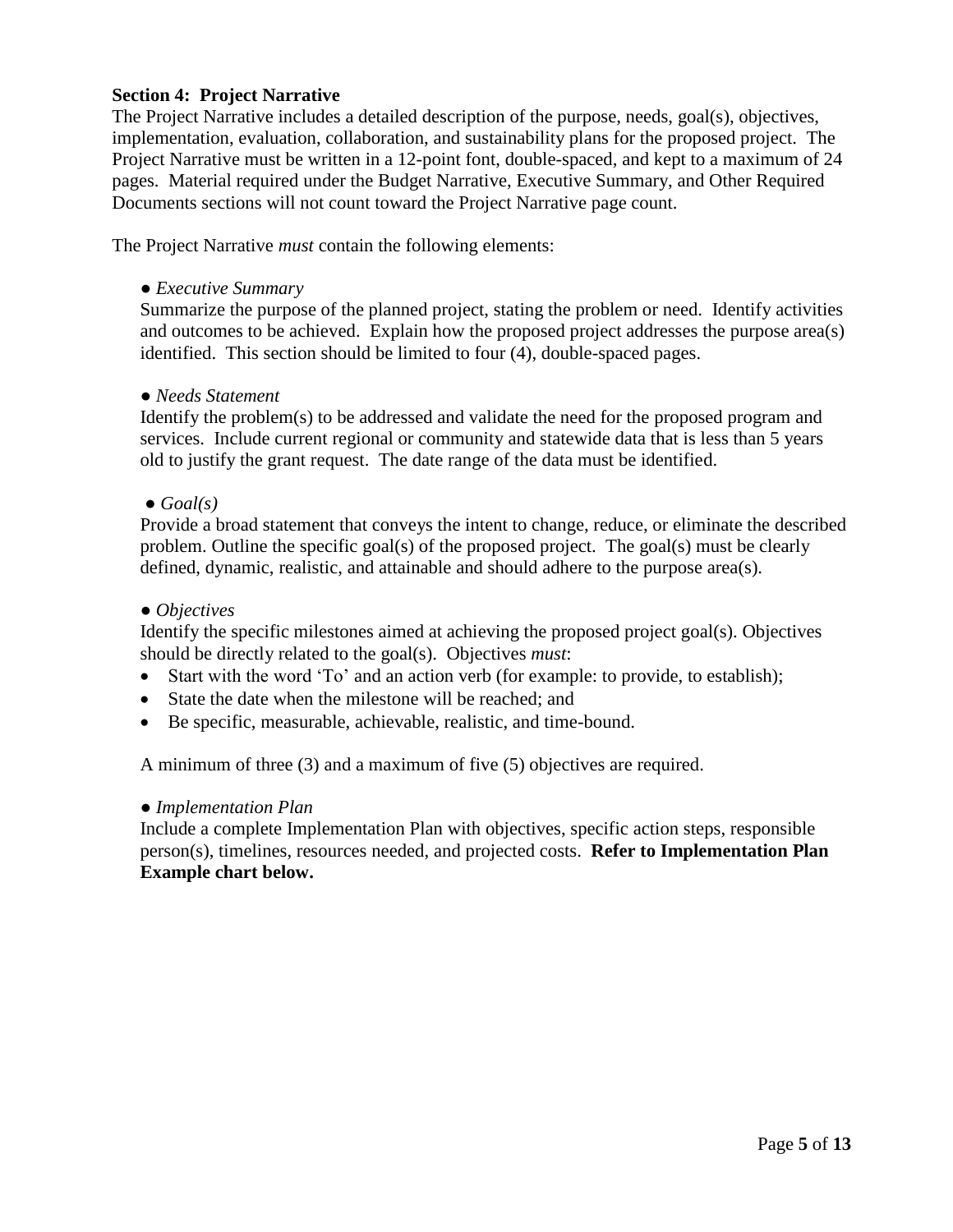| Goal                                                                                  |                                                                                                                       |                                               |                                                                                |                                                                                                                                                                      |                                                                                                                                                                                                                                                                                                   |
|---------------------------------------------------------------------------------------|-----------------------------------------------------------------------------------------------------------------------|-----------------------------------------------|--------------------------------------------------------------------------------|----------------------------------------------------------------------------------------------------------------------------------------------------------------------|---------------------------------------------------------------------------------------------------------------------------------------------------------------------------------------------------------------------------------------------------------------------------------------------------|
| Objective                                                                             | Significantly reduce the achievement gap across specified student subgroups.<br>Provide mentors for at-risk students. |                                               |                                                                                |                                                                                                                                                                      |                                                                                                                                                                                                                                                                                                   |
| <b>Activity</b> /<br><b>Action Step</b>                                               |                                                                                                                       | <b>Responsible</b><br>Person(s)               | <b>Timeline</b>                                                                | <b>Resources</b><br><b>Needed</b>                                                                                                                                    | Projected<br><b>Costs</b>                                                                                                                                                                                                                                                                         |
| Develop<br>program referral<br>process and<br>referral form.                          |                                                                                                                       | Program<br>Manager and<br>School<br>Counselor | Quarter 1                                                                      | 10 Staff Hours<br>Total to<br>develop referral<br>process and<br>create referral<br>form                                                                             | $\bullet$ \$500 to print<br>referral forms<br>(paid by grant)<br>$\bullet$ \$200 for<br>Program<br>Manager to<br>develop referral<br>process and<br>form (paid by<br>grant) $\bullet$ \$220<br>for School<br>Counselor to<br>develop referral<br>process and<br>form (paid by<br>school district) |
| Identify students<br>for Mentoring<br>Program<br>through self and<br>staff referrals. |                                                                                                                       | Program<br>Manager and<br>School<br>Counselor | Ongoing<br>throughout life<br>of project<br>(Quarters 1, 2,<br>$3$ , and $4$ ) | 10 Staff Hours<br>Weekly to<br>Review,<br>Discuss, and<br><b>Admit Students</b><br>to Program (5<br>hours each for<br>Program<br>Manager and<br>School<br>Counselor) | • $$10,400$ for<br>Program<br>Manager per<br>year to Identify<br>students (paid<br>by grant) $\bullet$<br>\$10,400 for<br>School<br>Counselor per<br>year to Identify<br>students (paid<br>by school<br>district)                                                                                 |

## *Implementation Plan Example:*

## *● Evaluation Plan*

Describe how the proposed project is to be evaluated, throughout the duration of the project, to meet the program goal(s). The plan should clearly state:

- what evidence will indicate progress; and
- how, when, and by whom evaluations will be conducted.

Include existing baseline data and the agency's commitment to provide pre and post data related to specific performance measures. Data collected should verify objectives have been met.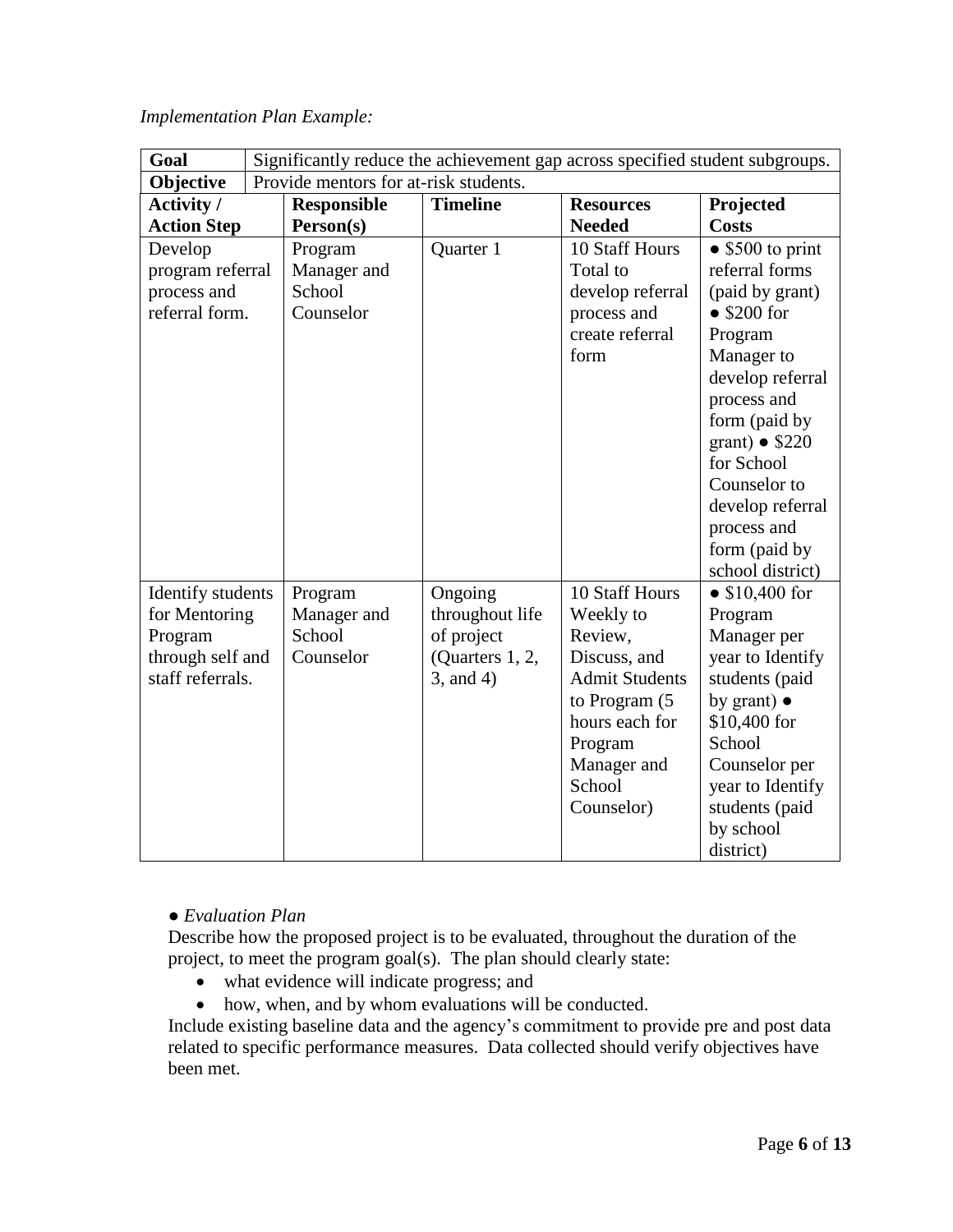## *● Collaboration Plan*

Describe and demonstrate how the project will promote significant coordinated public and private efforts. This includes, but is not limited to describing:

- partnerships built through the grant;
- multi-disciplinary teams created to reach program objectives;
- how the established partnerships compliment one another's programs; and
- how the community supports the proposed project.

Additional evidence of collaboration may be in the form of a Letter of Support (LOS) or Memorandum of Understanding (MOU). The LOS or MOU must specifically cite the type of support being offered, such as office space, volunteer time, participation in planning, or other appropriate services, and must be uploaded as indicated in Section 7.

#### *● Sustainability Plan*

Include a plan outlining capacity to support and sustain the proposed project after federal funding ends. The plan should describe the community's financial support, funding opportunities *outside* of grants from MBCC, other federal or state grants, and challenges to sustaining the program. Applying for additional MBCC grants is not considered an adequate sustainability plan.

## **Section 5: Special Assurances and Conditions**

The online subgrant application contains a list of Special Assurances and Conditions that are part of the contract between MBCC and the subgrantee upon award. The Signature Page of the application binds the applicant to the Special Assurances and Conditions.

## **Section 6: Signature Page**

The application requires original signatures of an Official Budget Representative, Project Director, and Financial Officer. The Signature Page, *with original signatures,* must be scanned and uploaded into the OSAS in Section 7. Electronic and stamped signatures are not acceptable. No single person can sign as the Official Budget Representative and Project Director. The Official Budget Representative must be a person with budget-setting authority, generally a mayor, chairperson, or department director. The Project Director must be an employee of the applicant agency.

## **Section 7: Required Documents**

Do not submit documents other than those specified in this solicitation. Any materials submitted as part of an application may be released pursuant to a request under the Freedom of Information Act. Documents required under this RFP, that must be uploaded into the OSAS include:

- Budget Narrative
- Project Narrative
- Signature Page, with original signatures from all parties listed in Section 6 (stamped or electronic signatures are not acceptable)
- MOUs with original signatures (if applicable). Stamped or electronic signatures are not acceptable.
- Letters of Support with original signatures (if applicable). Stamped or electronic signatures are not acceptable.
- A copy of the current, active SAM registration, showing current DUNS number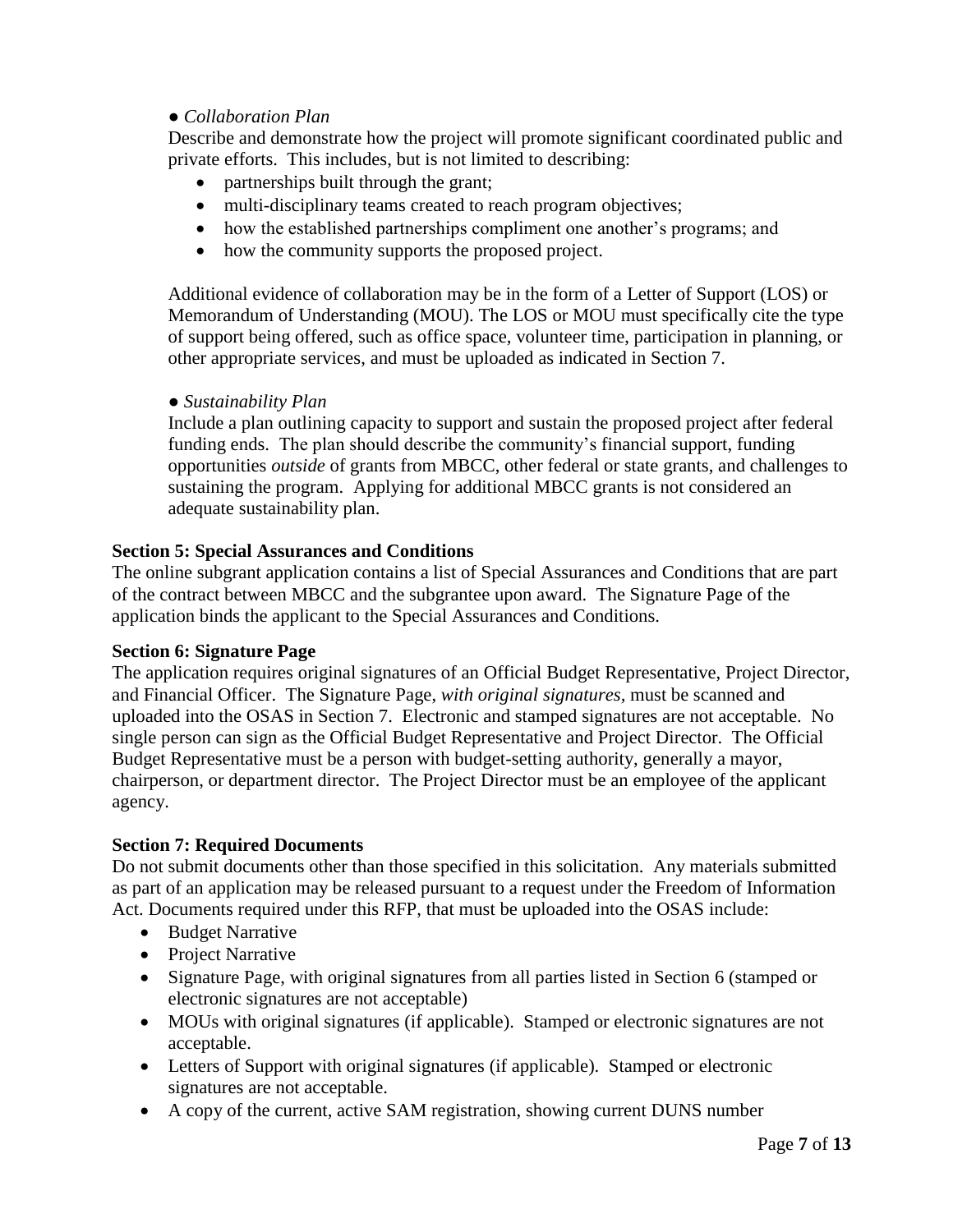- Federal Indirect Cost Rate Agreement (if applicable)
- MOU for Crime Data Reporting (if applicable)
- If the applicant organization is a unit of local government, MBCC requires the local government applicant (and/or group of applicants listed within a collaborative agreement) to be compliant with the [Crime Data Reporting Policy.](http://mbcc.mt.gov/Portals/130/Data/B-03CrimeDataReportPolicy2015.pdf) For **your agency's** crime data reporting status use the data request form available on our website at **<http://mbcc.mt.gov/Requests/CIMRequest>**.
- [Accounting System and Financial Capability Questionnaire.](http://mbcc.mt.gov/Portals/130/Funding/Forms/Financial/FinCapability.PDF) Federal regulations require applicants to establish and maintain proper accounting systems and financial records to include policies and procedures.

## **Other Documents - Not Required as Part of the Application**

If an applicant program is selected for an award, the following completed documents with original signatures must be submitted to the MBCC JAG Program Manager at [mthatcher@mt.gov](mailto:mthatcher@mt.gov) before the applicant will be allowed to receive their award from MBCC:

- **"FY 2018 Byrne JAG: Certification of Compliance with 8 U.S.C. §§ 1373 & 1644 by Prospective Subrecipient":** Must be completed, signed and dated by the Chief Legal Officer of the applicant government agency; **Note:** If local government subrecipient, choose the form listed as: **"FY 2018 Subrecipient: For use if the Recipient State plans a subaward to Local Government"**.
- **"FY 2018 Byrne JAG – State or Local Government: Certification Relating to 8 U.S.C. § § 1226(a) & (c), 1231(a)(4), 1324(a), 1357(a), & 1366(1) & (3)":** Must be completed, signed and dated by the Chief Legal Officer of the applicant government agency;

Examples of the above two certifications may be found at the following link under "**FY2018 OJP Grant Programs":** <https://ojp.gov/funding/Explore/SampleCertifications-8USC1373.htm>

• **Information Regarding Communication with the Department of Homeland Security (DHS) and/or Immigration and Customs Enforcement (ICE):** Must be completed, signed and dated by the Project Director or Chief Official of the applicant government agency; (Refer to Addendum A– Page 13)

## **Questions or Clarification**

Applicants having questions or requiring clarification or interpretation of any section within this RFP must address these issues via the MBCC website **on or before September 20, 2019 at 5:00 p.m**. Questions shall be submitted using the online MBCC RFP Question and Answer Request found at [http://mbcc.mt.gov/Funding/Grant-Offerings,](http://mbcc.mt.gov/Funding/Grant-Offerings) under RFP # 19-14. Clear reference to the section, page, and item in question must be included in the request. Questions received after the deadline will not be considered. **Program specific questions cannot be addressed during the solicitation period.**

Written responses to all questions received by the deadline will be posted on the MBCC website, under # 19-14 RFP Question and Answer Request. Applicants should consult the RFP Question and Answer Requests prior to posting a question to avoid duplication and prior to submitting an application to avoid missing potentially assistive material. Any other form of interpretation of this RFP will not be binding upon MBCC.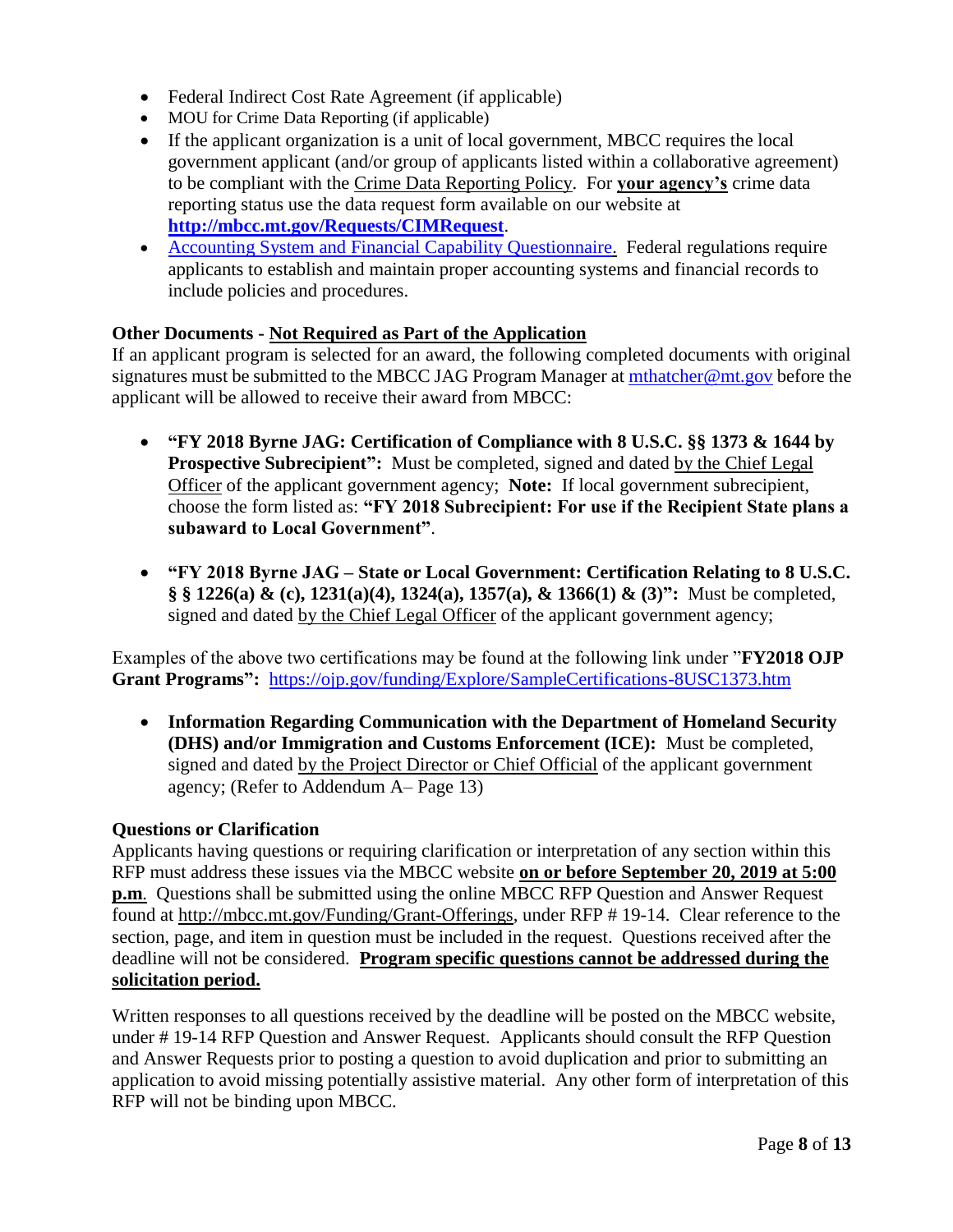## **Crime Statistics**

Applicants may utilize crime data that is collected by the MBCC Statistical Analysis Center to include in their proposals. Montana's Incident-Based Reporting System (MTIBRS) is an analytical/statistical tool. Users can select reports based on offense, offender/arrestee, victim, and property data elements or can create their own custom reports based on multiple variables. Data from 2011 to the most current complete calendar year is available.

For assistance in accessing MTIBRS or for technical assistance regarding crime statistics, applicants should request the information at **<http://mbcc.mt.gov/Requests/CIMRequest>**, *at least five working days before the RFP deadline.* In the last field labeled "Other", please provide the name of the grant you are applying for.

## **Receipt Verification**

All applications received by the due date will receive a letter of acknowledgment and will be assigned a grant number and a Crime Control Bureau contact person. Late applications will not be reviewed.

## **VI. Limitations and Fund Use**

All MBCC grant funds are governed by the Department of Justice (DOJ) grant program's legislation, statutes, and regulations and the [Uniform Guidance found in 2 C.F.R. 200](https://www.ecfr.gov/cgi-bin/retrieveECFR?gp=&SID=870db2718d81511f58f280c0fdc0957d&n=pt2.1.200&r=PART&ty=HTML#sp2.1.200.e) of the Office of Management and Budget. In addition to the DOJ, the Office of the Chief Financial Officer provides policy guidance, financial control, and support services in the areas of grants, accounting, and financial management.

To be allowable under federal awards, costs must meet the following general criteria:

- Be necessary, reasonable, and allocable for proper and efficient performance and administration of the award;
- Be authorized or not prohibited under State, local or tribal laws or regulations;
- Conform to any limitations or exclusions set forth in the Uniform Guidance or other governing regulations as to types or amounts of cost items;
- Be consistent with policies, regulations, and procedures that apply uniformly to both federal awards and other activities of the organization;
- Be accorded consistent treatment (a cost may not be assigned to a federal award as a direct cost if any other cost incurred for the same purpose in a like circumstance has been allocated to the federal award as an indirect cost);
- Be determined in accordance with generally accepted accounting principles;
- Not be included as a cost or used to meet cost sharing or matching requirements of any other federal award in either the current or a prior period, except as specifically provided by federal law or regulation; and
- Be adequately documented.

For specific information regarding allowable or unallowable costs, refer to the [Uniform Guidance](https://www.ecfr.gov/cgi-bin/retrieveECFR?gp=&SID=870db2718d81511f58f280c0fdc0957d&n=pt2.1.200&r=PART&ty=HTML#sp2.1.200.e)  [found in 2 C.F.R. 200.](https://www.ecfr.gov/cgi-bin/retrieveECFR?gp=&SID=870db2718d81511f58f280c0fdc0957d&n=pt2.1.200&r=PART&ty=HTML#sp2.1.200.e) For Montana-specific regulations, refer to the [Montana Operations](http://mom.mt.gov/default.mcpx)  [Manual.](http://mom.mt.gov/default.mcpx)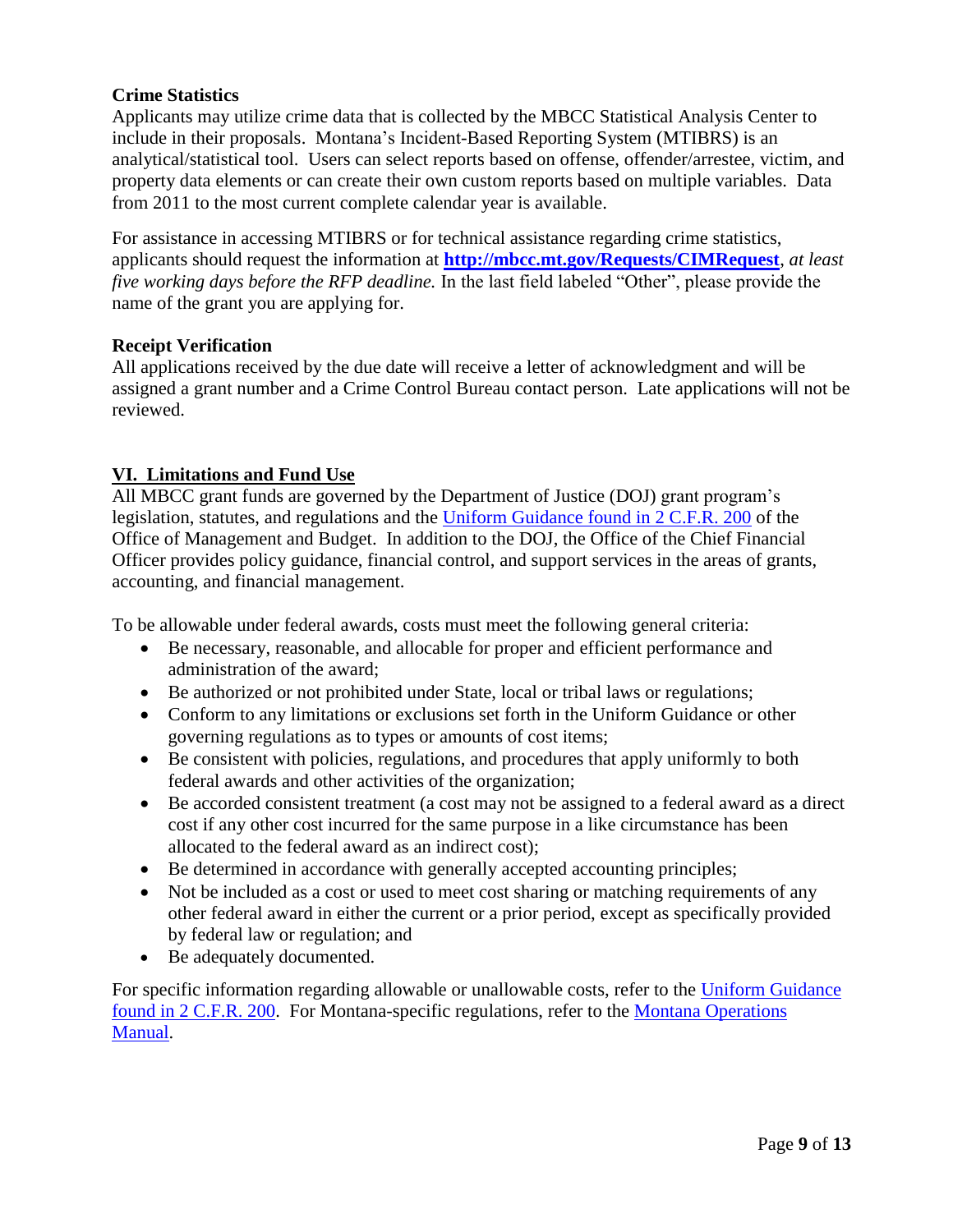## **VII. Application Processing and Award**

## **Initial Screening**

An initial screening will be completed to check the application for completeness. If any required documents are not submitted, the application will be deemed incomplete and disqualified from consideration. Disqualified applicants will receive a letter indicating disqualification.

## **Scoring**

Successfully screened applications will be scored for responsiveness to the program scope and the requirements of this RFP. Based on the assessment of each applicant regarding current or previous funding, unresolved audit issues, delinquent programmatic and fiscal reporting, and prior performance, an applicant may be designated "high risk."

The following scoring criteria will be used to evaluate each application, with different weight given to each, based on the percentage value listed:

| <b>Executive Summary</b>           | 5% of 100  |
|------------------------------------|------------|
| <b>Budget and Budget Narrative</b> | 20% of 100 |
| <b>Needs Statement</b>             | 25% of 100 |
| Goals                              | 10% of 100 |
| Objectives                         | 10% of 100 |
| <b>Implementation Plan</b>         | 15% of 100 |
| <b>Evaluation Plan</b>             | 5% of 100  |
| <b>Collaboration Plan</b>          | 5% of 100  |
| <b>Sustainability Plan</b>         | 5% of 100  |

Any proposal failing to achieve 60% of the total available points will be recommended for elimination from further consideration.

Proposals receiving a score of 60% and above will be referred to the MBCC Application Review Committee (ARC). The ARC will provide recommendations to the MBCC Board of Directors for final funding decisions/awards. Applicants will receive written notice of the ARC recommendation.

## **Appeals**

Per Board policy, if the ARC recommends denial, the applicant may appeal the recommendation. The appeal must include one of the following criteria:

- The Request for Proposal was inaccurate;
- Staff provided misinformation;
- Staff failed to follow MBCC policy;
- A specific geographic region would no longer have any available program in a service category; or
- The application did not achieve the required minimum score.

Notice of Appeal must be made in writing to the Crime Control Bureau Chief within ten working days of notice of the ARC recommendation.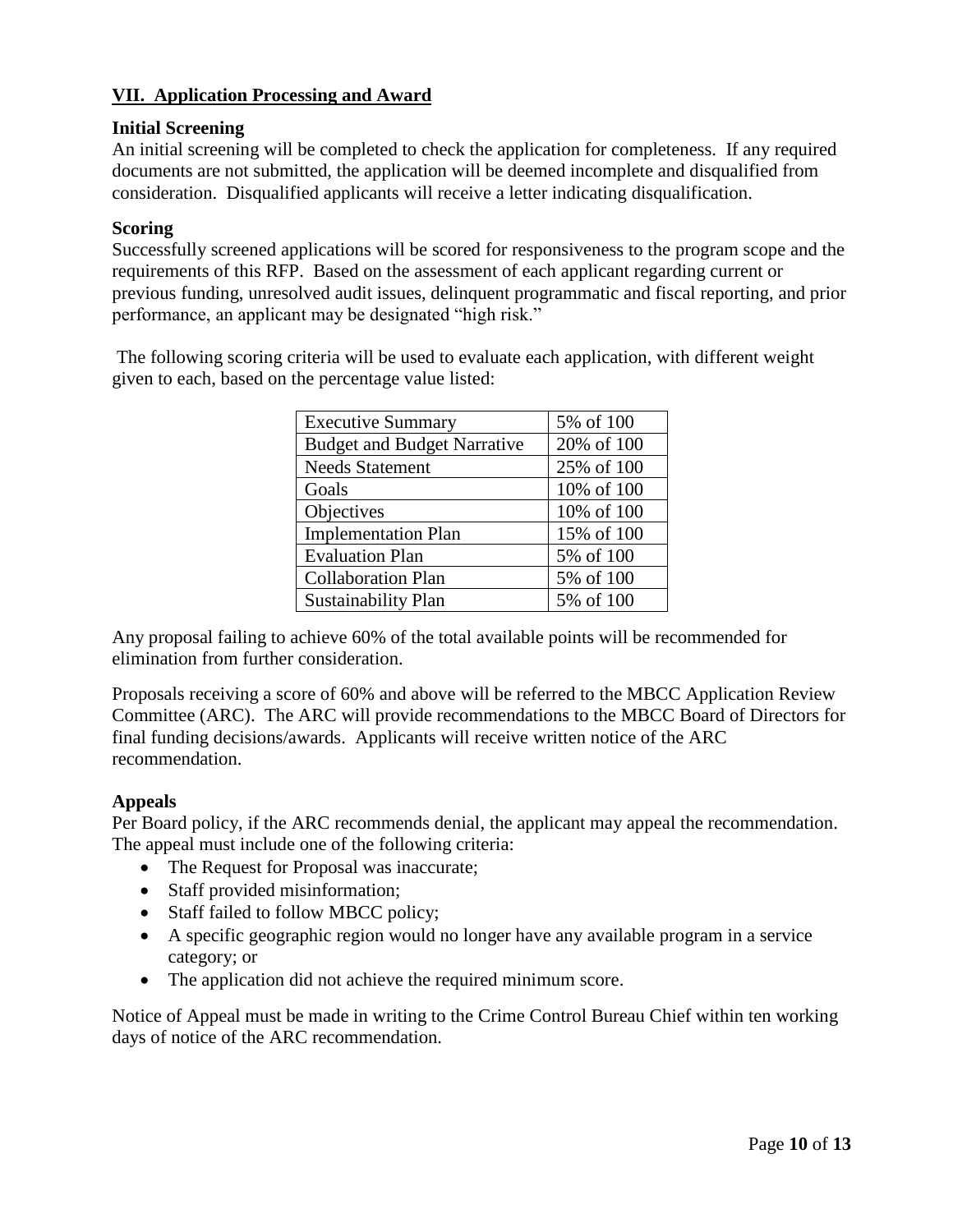## **Awards**

The MBCC Board of Directors will review all ARC recommendations and reserves the right to make final funding decisions. Following Board approval, each applicant will receive either an Intent to Award Notice or a denial letter. If funded, the application and award documents form a legal and binding agreement with MBCC requiring the applicant to perform all goals and objectives as submitted, and to adhere to the approved budget. Awards to high risk applicants may carry additional special conditions such as increased monitoring and/or prohibitions on reimbursement until certain requirements are met. High risk grantees with substantial or persistent performance or compliance issues, long-standing open audits, or open criminal investigations will likely result in a delay in funds until issues are resolved.

## **VIII. Grantee Responsibilities Post-Award**

## **Reporting**

Grantees must submit online reports within ten days following the end of each reporting period. These reports include, but are not limited to:

- o Financial Reports
- o Program Narratives
- o Performance Measures Data

## **Performance Measurement Tool (PMT)**

Grant recipients will be required to submit JAG performance measures data directly to the federal PMT website; [https://ojpsso.ojp.gov/.](https://ojpsso.ojp.gov/) Once awarded, sub-grantees will be provided by email information regarding federal reporting.

Quarterly reporting periods are as follows:

| <b>Reporting Period</b>              | <b>Report Due Date</b> |
|--------------------------------------|------------------------|
| Quarter 1: October $1 -$ December 31 | January 10             |
| Quarter 2: January 1 – March 31      | April 10               |
| Quarter 3: April $1 -$ June 30       | July 10                |
| Quarter 4: July $1 -$ September 30   | October 10             |

Grantee acknowledges that failure to provide reporting as required *will* cause grant funding to be delayed or rescinded.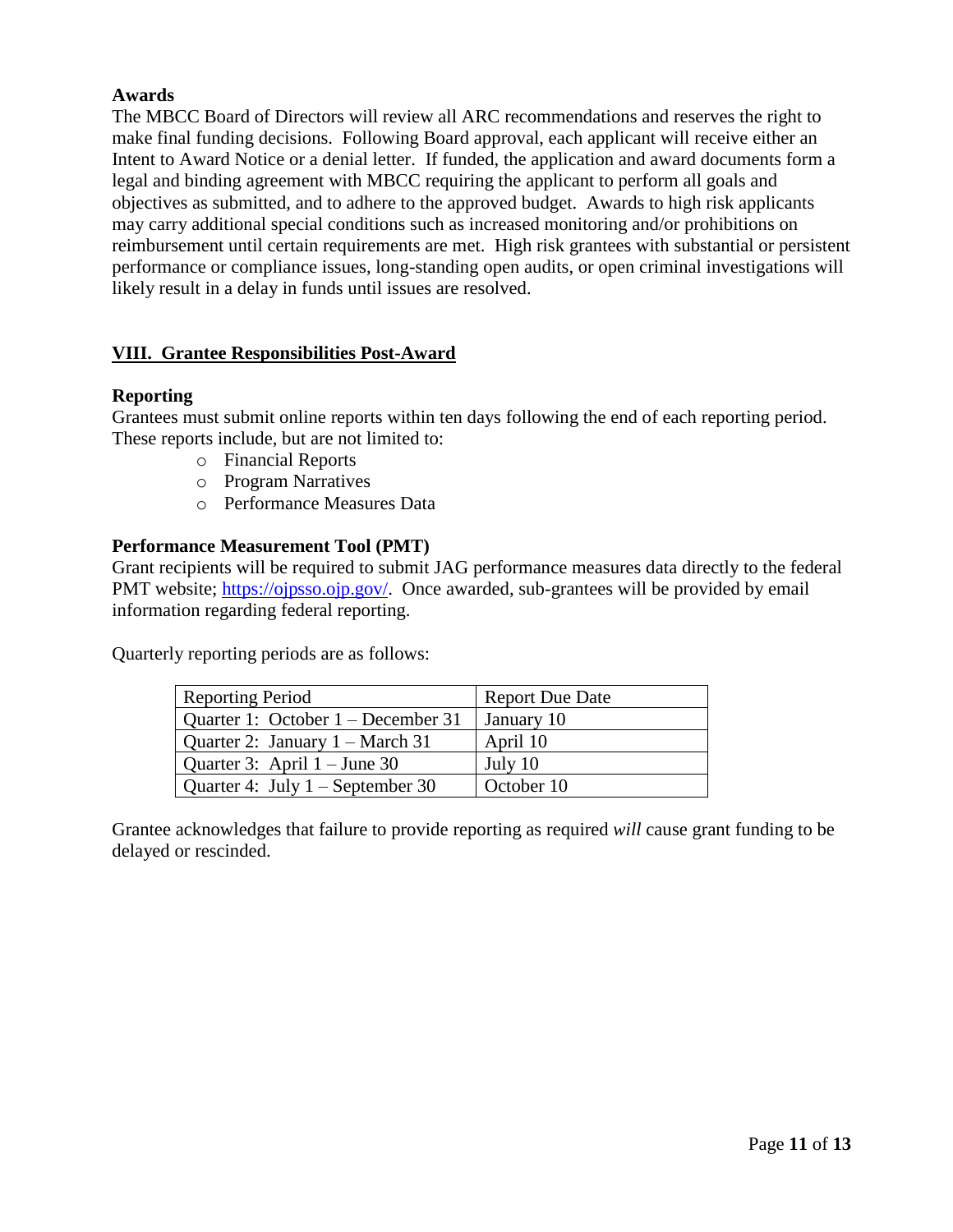## **IX. Application Checklist**

Refer to this checklist before submitting the online application and required additional documentation.

| Project Budget                                                  |
|-----------------------------------------------------------------|
| <b>Budget Narrative</b>                                         |
| Project Narrative with Required Elements                        |
| Signature Page with Original Signatures                         |
| <b>DUNs and SAM Verification</b>                                |
| MOUs with Original Signatures (if applicable)                   |
| Letters of Support with Original Signatures (if applicable)     |
| <b>Accounting System and Financial Capability Questionnaire</b> |
| Federal Indirect Cost Rate Agreement (if applicable)            |
| MOU for Crime Data Reporting (if applicable)                    |

## **Attachment**

Addendum A: Information Regarding Communication with the Department of Homeland Security (DHS) and/or Immigration and Customs Enforcement (ICE) (Refer to Page 13)